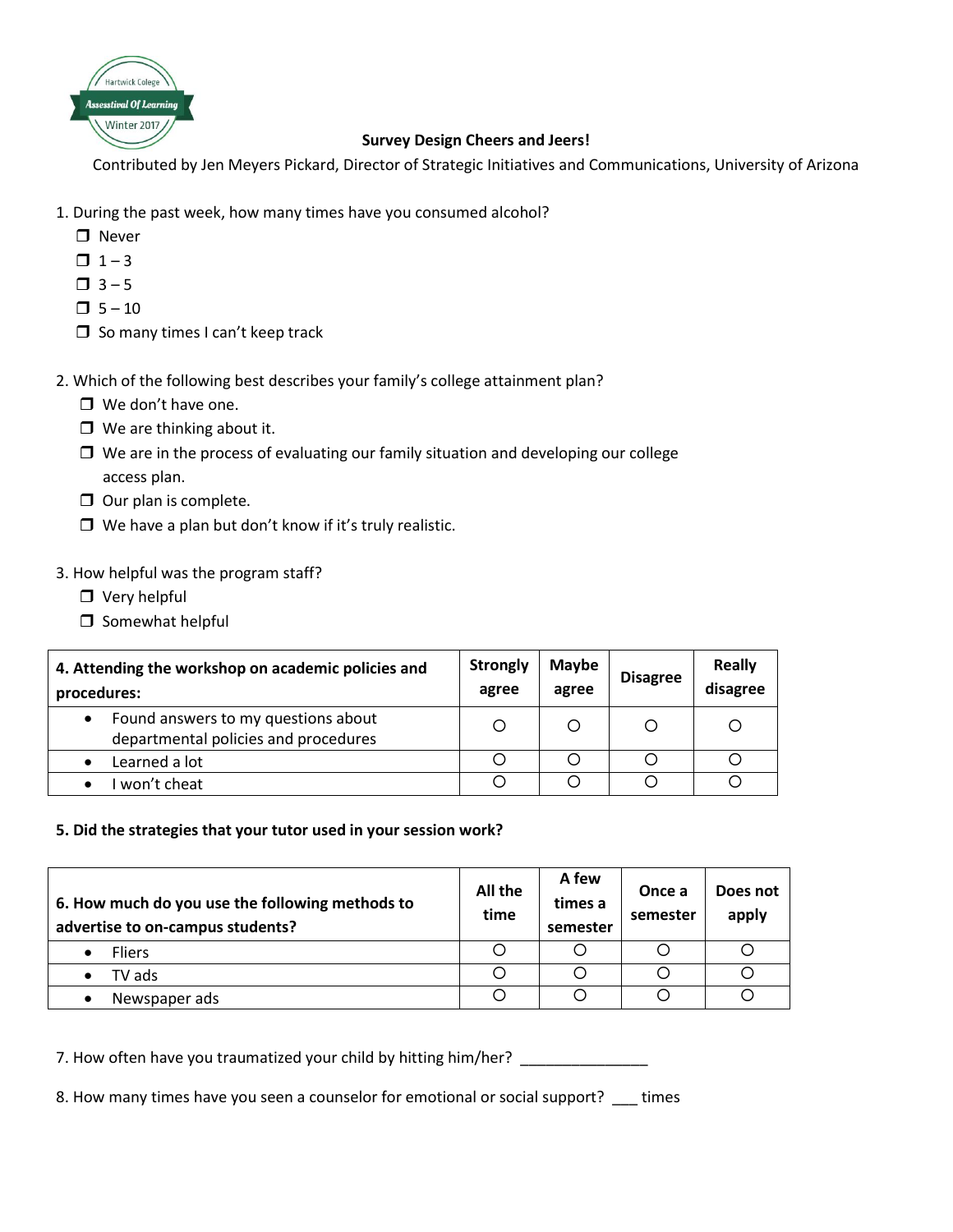

## **Survey Design Checklist**

|                                                                                         | Yes | No |
|-----------------------------------------------------------------------------------------|-----|----|
| <b>Design Preparation</b>                                                               |     |    |
| Did you write down what decisions will be made based on the data?                       |     |    |
| Do you have no more than 3 main objectives for the survey?                              |     |    |
| Have you taken into account your campus survey policy or survey approval process in     |     |    |
| your timeline and survey design? (if applicable)                                        |     |    |
| Does your survey include an introduction explaining purpose of the study, duration,     |     |    |
| and incentive information?                                                              |     |    |
| <b>Survey Structure</b>                                                                 |     |    |
| Did you choose question structures that allow people to respond easily?                 |     |    |
| (http://www.srl.uic.edu/seminars/Qdesign/quex design f08 files/frame.htm)               |     |    |
| Does the survey begin with a closed-ended question?                                     |     |    |
| Do the questions go from general to specific?                                           |     |    |
| Are the demographic questions at the end?                                               |     |    |
| Are any sensitive questions toward the end of the survey?                               |     |    |
| Do all questions relate to your objectives?                                             |     |    |
| Do you complete each topic before moving on to the next?                                |     |    |
| <b>Survey Question Format</b>                                                           |     |    |
| Do questions avoid use of jargon, acronyms, or terminology unfamiliar to                |     |    |
| respondents?                                                                            |     |    |
| Are the questions simple and concise?                                                   |     |    |
| Did you phrase items in a question format?                                              |     |    |
| Did you avoid double-barreled questions? (e.g., was the staff friendly and helpful?) If |     |    |
| yes, do you need to break it up into 2 separate questions or can you eliminate one      |     |    |
| question?                                                                               |     |    |
| Did you use a yes/no question when there should be a scale? Or the opposite - did       |     |    |
| you use a scale question when there is really only 2 answers?                           |     |    |
| Did you instruct the participants on how to effectively respond to the scaled           |     |    |
| questions?" (e.g., Please indicate your level of agreement of the following             |     |    |
| statements)                                                                             |     |    |
| Are all possible answer options included, or did you include an "Other" option?         |     |    |
| Do you allow the respondent to select "Prefer not to answer" for sensitive questions,   |     |    |
| such as income?                                                                         |     |    |
| Do you list answer options vertically?                                                  |     |    |
| Do you display the most positive answer options first?                                  |     |    |
| Do you need to include a midpoint answer on rating scales? (e.x., Strongly agree,       |     |    |
| Agee, Neutral, Disagree, Strongly Disagree OR Strongly Agree, Agree, Disagree,          |     |    |
| <b>Strongly Disagree)</b>                                                               |     |    |
| Are you using closed-ended questions whenever possible for data analysis?               |     |    |
| Are open-ended questions voluntary?                                                     |     |    |